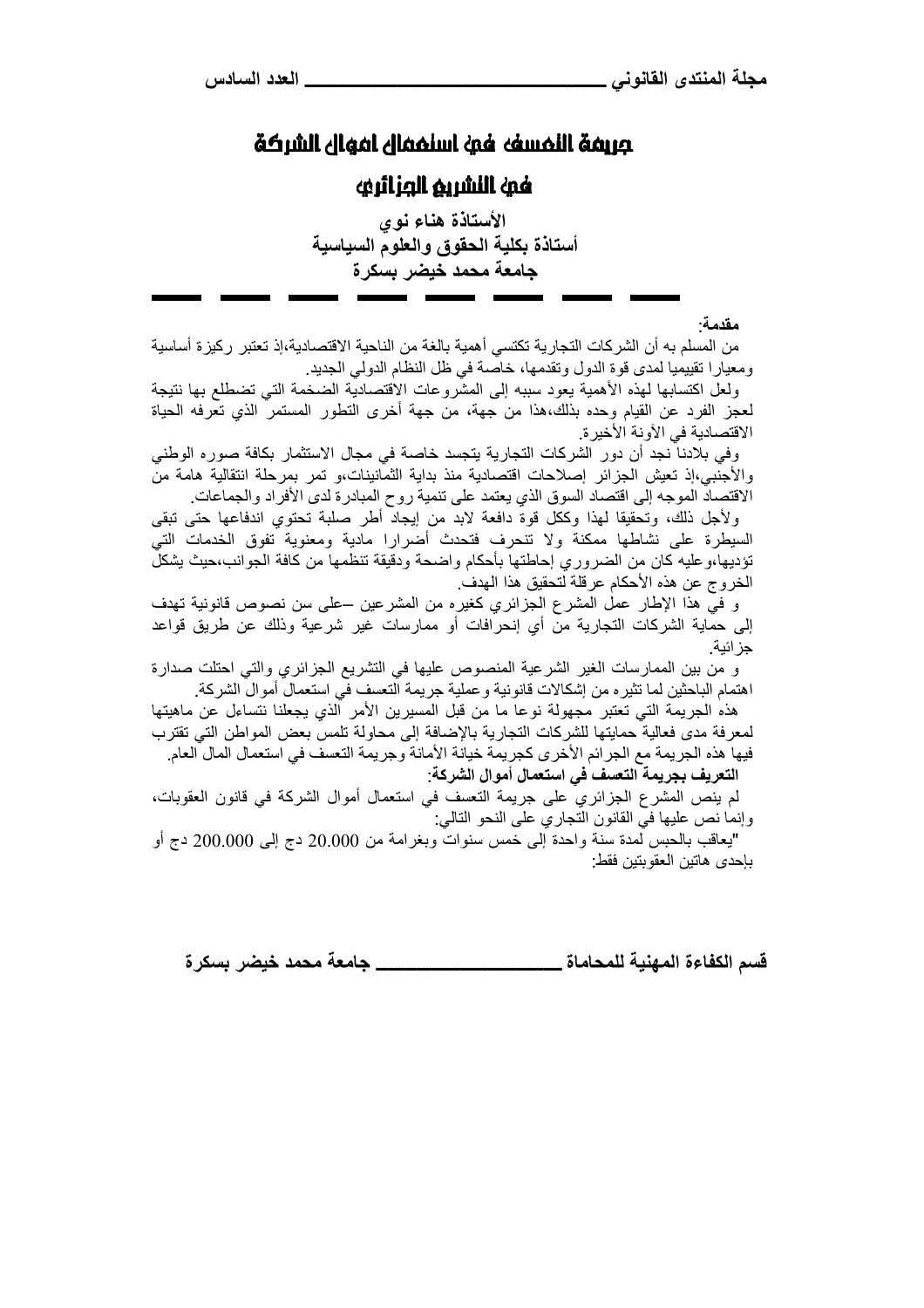جريمة التعسف في استعمال أموال الشركة في التشريع الجزائر ي \_\_

- المسيرون الذين استعملوا عن سوء نية أموالا أو قروضا للشركة، استعمالا يعلمون أنه مخالف لمصلحة الشركة تلبية لأغراضهم الشخصية أو لتفضيل شركة أو مؤسسة أخرى لهم فيها مصالح مباشرة أو غير مباشرة" <sup>(1)</sup>.

"يعاقب بالحبس من سنة واحدة إلى خمس سنوات وبغرامة من 20.000 دج إلى 200.000 دج أو بإحدى هاتين العقوبتين فقط

- رئيس شركة المساهمة والقائمون بإدارتها ومديروها العامون الذين يستعملون عن سوء نية أموال الشركة أو سمعتها في غايات يعلمون أنها مخالفة لمصلحتها لأغراض شخصية أو لتفضيل شركة أو مؤسسة أخرى لمهم فيها مصـالح مباشرة أو غير مباشرة <sup>(2)</sup>.

من خلال هذين النصين يتضح لنا أن جريمة التعسف في استعمال أموال الشركة تتمحور حول:

- كل استعمال لأموال الشركة من طرف المسيرين استعمالا يعلمون أنه مخالف لمصلحتها وذلك لْبِلُوغِ أُغْرَاضٍ شَخْصِيةٍ، أَو تَفْضَيْلِ شَرِكَةٍ أَو مؤسسةٍ أُخْرِي لَهِم فيها مصالحٍ مباشْرةٍ أو غير مباشرة

هذه الجريمة من أهم الجرائم الاقتصادية وما يفسر تدخل المشرع في هذا الشأن يعود للحاجة إلى ردع تصرفات مدير أو مسير الشركة وذلك بإضفاء وصف الجريمة عليها فتستوجب بالتالي جزاءا جنائيا، وهذا يحقق أهدافا رئيسية تتمثل أساسا في حماية الذمة المالية للشركة وكذا حماية الاستثمار وبالتالي المستثمر وإعطائه الضمانات الكافية للإقدام عليه

الأصل التاريخي لجريمة التعسف في استعمال أموال الشركة:

ذكرنا أن المشرع الجزائري نص على جريمة التعسف في استعمال أموال الشركة في الباب الثاني المنعلق بالأحكام الجزائية للقانون النجاري، ولم ينص عليها في قانون العقوبات، ويعود السبب في ذلك إلى الأصل التاريخي لهذه الجريمة،حيث تعود نشأتها للقانون الفرنسي<sup>(3)</sup>،نتيجة الفضائح المالية الكبرى التي تعرضت لها شركات ضخمة<sup>(4)</sup>،و ما تبع ذلك من حالات إفلاس وانهيار معظمها،حيث فقدت غالبية المجتمع الثقة فيهاءو اقترن الشك بمجالس إدارتها ونزاهة أدائهم،الأمر الذي تطلب إضفاء المزيد من الرقابة عليها،و أدى ذلك إلى إضفاء طابع التجريم على الأفعال المرتكبة من المسيرين والنص عليها في المادة 2/242 من قانون الشركات الفرنسي الصـادر في 24جويلية1967 والمعدل بقانون 08 أوت .1935

> واقتداء بالمشرع الفرنسي، نص المشرع الـجزائري علـي هذه الـجريمة. الشركات موضوع جريمة التعسف في استعمال أموال الشركة:

حصر المشرع الجزائري هذه الجريمة في شخص مسيري الشركات ذات المسؤولية المحدودة وشركات المساهمة،كما هو مبين في نصبي القانون التجاري السابق ذكر هما،وعلى هذا الأساس سنحاول النطرق بشيء من الايجاز لمهاتين الشركتين وما يميز هما من أحكام قانونية.

- الشركة ذات المسوولية المحدودة:

خص المشرع الجزائري لهذه الشركة المواد من 564إلى591 من القانون التجاري وهي شركة ذات طبيعة مختلطة أي في مركز وسط ما بين شركة التضامن النموذج الأمثل لشركات الأشخاص،و شركة المساهمة النموذج الأمثل لشركات الأموال <sup>(5)</sup>

تتكون الشركة ذات المسؤولية المحدودة حسب المادة 564 من القانون التجاري من شخص واحد أو عدة أشخاص تحدد مسؤوليتهم بحدود الحصة التي قدمو ها في ر أسمال الشركة <sup>(6)</sup>.

ومن خلال هذا النعريف يتضح لنا أن الشركة ذات المسؤولية المحدودة تتميز بعدة خصائص نور دها في النقاط التالية:

\* مسؤولية الشريك:

 $-330-$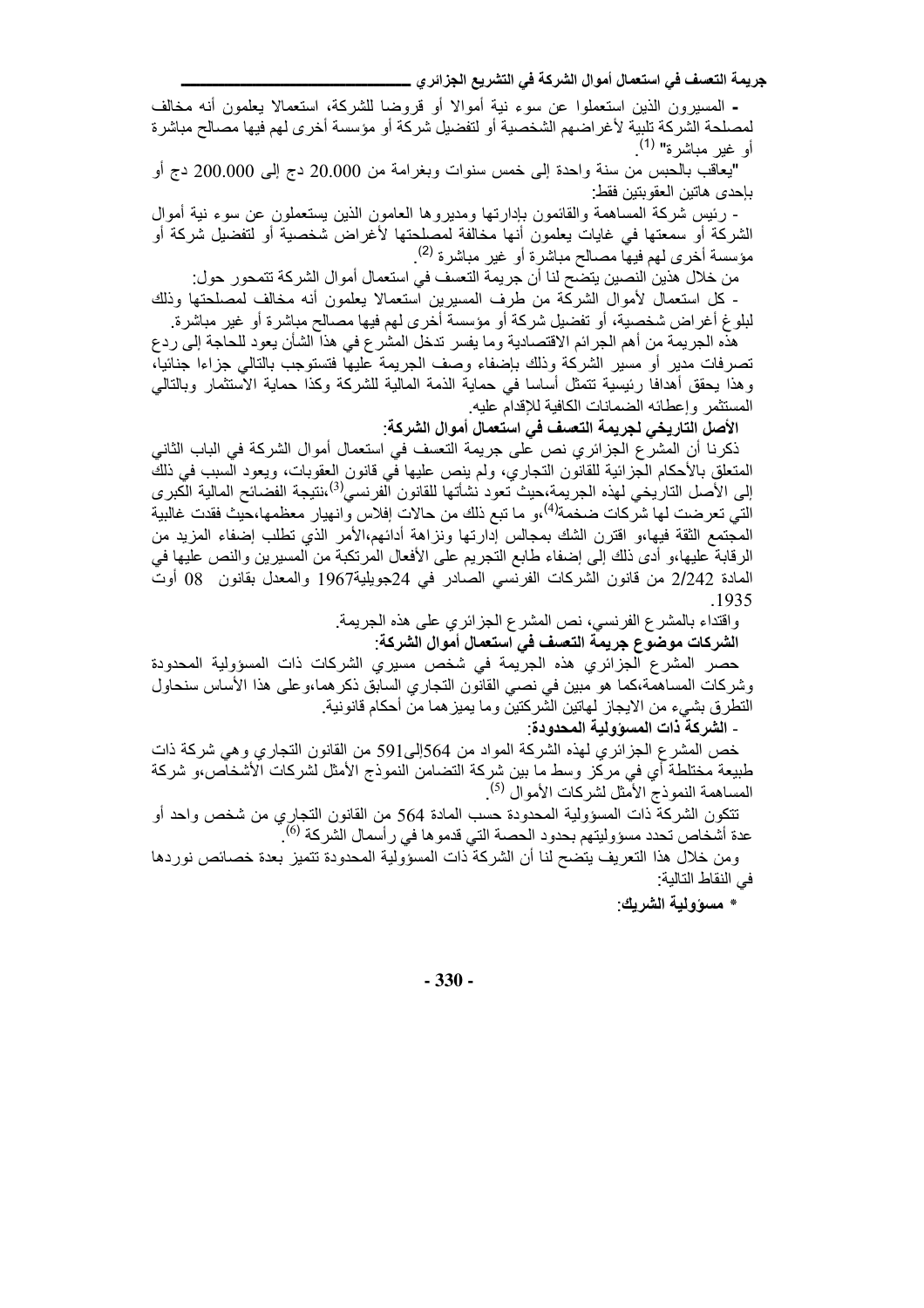\_ أ\_ هناء نوى من جامعة بسكرة

من أهم مميزات الشركة ذات المسؤولية المحددة أن مسؤولية الشريك فيها غير مطلقة بل هي محدودة بقدر الحصـة التي ساهم بـها في ر أسمال الشركة فلا يسأل عن ديون الشركة إلا في حدود حصته.

\* هي شركة تجارية:

يستخلص من نص المادة 544 من القانون التجار ي أن الشركات إذا إتخذت شكل شركة ذات مسؤولية محدودة اعتبرت تجارية حتى ولو كان الموضوع الذي تمارسه مدنيا.

\* لا يجوز التداول بحصص الشركاء:

تنص المادة 589 من القانون التجاري على ما يلي:"يجب أن تكون حصص الشركاء اسمية،و لا يمكن أن تكون ممثلة في سندات قابلة للتداول "

يتضح من هذا النص أن الحصص في هذه الشركة يجب أن تحمل اسم الشريك فلا يمكن أن تفر غ في سندات قابلة للتداول بالطر ق التجار ية،و لكن يجوز ۖ أن تنتقل حصص الشر كاء عن طر يق الإر ث أو ٍ عن طريق الإحالة إلى الأزواج أو الأصول أو الفروع.

\* اسم الشركة وعنوانها.

يشترط القانون أن نتخذ الشركة ذات المسؤولية المحدودة اسما لها يشتمل على اسم أحد الشركاء أو أكثر شريطة أن نكون هذه التسمية مسبوقة أو متبوعة بكلمات تدل على أنها شركة ذات مسؤولية محدودة أو نشتمل التسمية على الأحرف الأولى ش م م.

\* رأسمال الشركة ذات المسوولية المحدودة:

وضع المشرع حدا أدنـي لرأسمال الشركة ذات المسؤولية المحدودة وهو ألا يقل عن 100.000دج وينقسم إلى حصص ذات قيمة اسمية متساوية مبلغها 1000دج.

\* عدد الشركاء·

تتميز الشركة ذات المسؤولية المحدودة بأن عدد الشركاء فيها لا يجوز أن يتجاوز عشرين شريكا كحد أقصـي'')، والـغرض من ذلك هو قصـر هذا النوع من الشركات علـي المشروعات الصـغيرة والمتوسطة والحرص على توافر الاعتبار الشخصي بين الشركاء بحيث إذا زاد العدد عن عشرين شريكا وجب تحو بلھا الے شر کة مساهمة۔

\* عدم تأثر الشركة بما يطرأ على شخصية الشريك من عوارض:

إن الشركة ذات المسؤولية المحدودة لا تنقضي بوفاة أحد الشركاء ولا بإعساره أو إفلاسه أو الحجر عليه بل تنتقل الحصص فيها إلى ور ثة الشر يك المتو في.

بتولِّي تأسيس الشركة أشخاص طبيعيون فيبرمون العقد بأنفسهم أو بواسطة وكلاء يقدمون سندا بثبت توكيلهم في إبرام العقد ومن ثم يجوز أن تؤسس من طرف أشخاص معنوية.

أما بالنسبة لعدد الشركاء فالحد الأدنى شخصين فأكثر والحد الأقصى لا يزيد عن عشرين شريكا وهذا هو الحد الذي يكفل بقاء الشركة وإلا تعرضت للحل

كما يشترط أن يتوافر لدى كل شريك رضا صحيح ويثبت هذا الرضا بمجرد التوقيع على العقد. ولا يشترط أن يتوافر في الشريك أهلية الاتجار،غير أن عقد الشركة عقد تجاري ومن ثم يكون الشريك الذي وقع على هذا العقد قد أتـى عملا تجاريا الأمر الذي يستوجب أن تتوافر لديه الأهلية القانو نبة

 $-331-$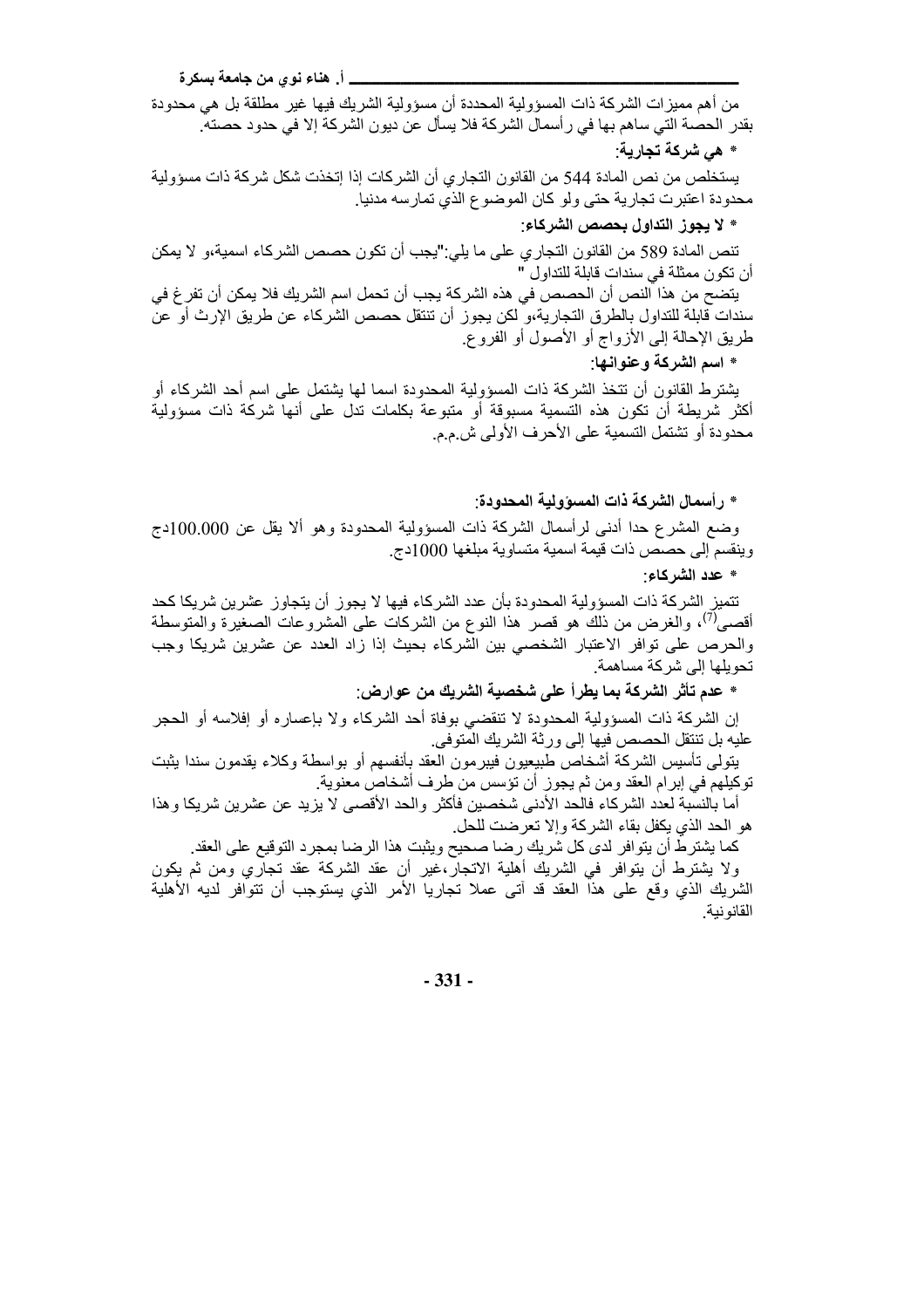جريمة التعسف في استعمال أموال الشركة في التشريع الجزائر ي\_

هذا عن الشروط الموضوعية العامة لتأسيس الشركة ذات المسؤولية المحدودة أما عن الشروط الموضوعية الخاصة فتتمثل فيما يقدمه الشريك من ر أسمال في الشركة.

إذ اشترط المشر ع حدا أدنى لتأسيس الشركة فقضت المادة 566 من القانون التجاري بما يلي: "لا يجوز أن يكون رأسمال الشركة ذات المسؤولية المحدودة أقل من 100.000دج وينقسم الرأسمال إلى حصص ذات قيمة اسمية متساوية مبلغها 1000دج على الأقل"<sup>(8)</sup>.

إذا توفرت الشروط الموضوعية العامة والخاصة يتم بعد ذلك إثبات الشركة بعقد رسمي وإلا كانت باطلة <sup>(9</sup>)، ثم بعد إدراج البيانات اللازمة في العقد التأسيسي للشركة وجب على الشركاء تسجيل العقد لدى السجل التجاري حتى تشهر للغير وتكتسب الشخصية المعنوية علما أنه في حال تخلف هذه الشروط فالجزاء المترتب هو البطلان

ثم بعد تأسيسها تشر ع الشركة في تحقيق الغر ض الذي أنشئت من أجله.

يتولى إدارتها مدير أو أكثر كما هو الحال في شركات الأشخاص، ولكونها تقوم أيضا على الاعتبار المالي الذي يقتضي تسيير ٍ هذه الشركة على نمط تسيير شركات الأموال.

هذا إلى جانب جمعيات الشركاء المتكونة من عدد من الشركاء المنضمين إلى الشركة والتي تستدعى بطريقتين عادية وغير عادية لإصدار قرارات خاصة بالشركة وتدور المناقشات غالبا حول تقرير المدير أو المديرين والميزانية والتقرير المتعلق بتوزيع الأرباح والخسائر ويلتزم المدير بالإجابة على أسئلة الشركاء بالقدر الذي لا يعرض مصـالح الشركة للضرر

- تنقصـي الشركـة ذات المسؤولية المحدودة بنوعين من الأسباب أسباب عامة وأخرى خاصـة أما عن الأسباب العامة فهي نتمثل في انتهاء أجل الشركة أو انتهاء الغرض الذي أنشئت من أجله أو تأميم الشركة كما تنقضى لأسباب إرادية كحل الشركة بموجب حكم قضائي أو صدور حكم يقضي بشهر إفلاسها علما أنها لاّ تنقضي بأسباب الانقضاء الخاصة بشركات الأشخاص <sup>(10)</sup>.

أما عن الأسباب الخاصة فتتمثَّل أساسا في إصابتها بخسارة قيمتها 3⁄4 من رأسمالها، أو تحويلها إلى نوع آخر من الشركات أي تغيير شكلها القانوني.

هذا وإذا انقضت الشركة وجب شهر انقضائها بنفس طرق شهر تأسيسها وبمجرد انقضائها تتبع إجراءات التصفية والقسمة

\* شركة المساهمة.

تعتبر شركة المساهمة النموذج الأمثل لشركات الأموال وقد عرفتها المادة 592 من القانون التجاري بأنها:" الشركة التي ينقسم رأسمالها إلى أسهم وتتكون من شركاء لا يتحملون الخسائر إلا بقدر حصتهم. و لا يمكن أن يقل عدد الشركاء أقل من سبعة( 7).

و لا يطبق الشرط المذكور في المقطع 02 أعلاه على الشركات ذات رؤوس أموال عمومية" <sup>(11)</sup>. يتضح من هذا النص أن المشر ع الجز ائر ي قد ميز شركة المساهمة بما يلي: \* أنها شر كة أمو ال

فهي النموذج الأمثل لشركات الأموال لأن رأس المال بشكل أساسا متينا في تكوينها،ومؤدي ذلك أنها تسعى في الغالب لتنفيذ مشاريع ذات مردود اقتصادي كبير ولابد من تكوين رأس مال ضخم يتناسب مع حجم تلك المشاريع ومنه فالاعتبار المالي هو الأساس في قيامها أما الاعتبار الشخصي فلا أهمية له في وجودها على الرغم مما قد يكون من أهمية لشخصية المؤسسين في فترة التأسيس.

\* تقسيم رأس مال الشركة إلى أسهم قابلة للتداول:

ينقسم رأسمال شركة المساهمة إلى أسهم متساوية القيمة وقابلة للتداول بالطرق التجارية وقد اشترط المشرع في المادة 594 من القانون التجاري الجزائري بألا يقل رأس المال عن 05 ملايين دينار

 $-332-$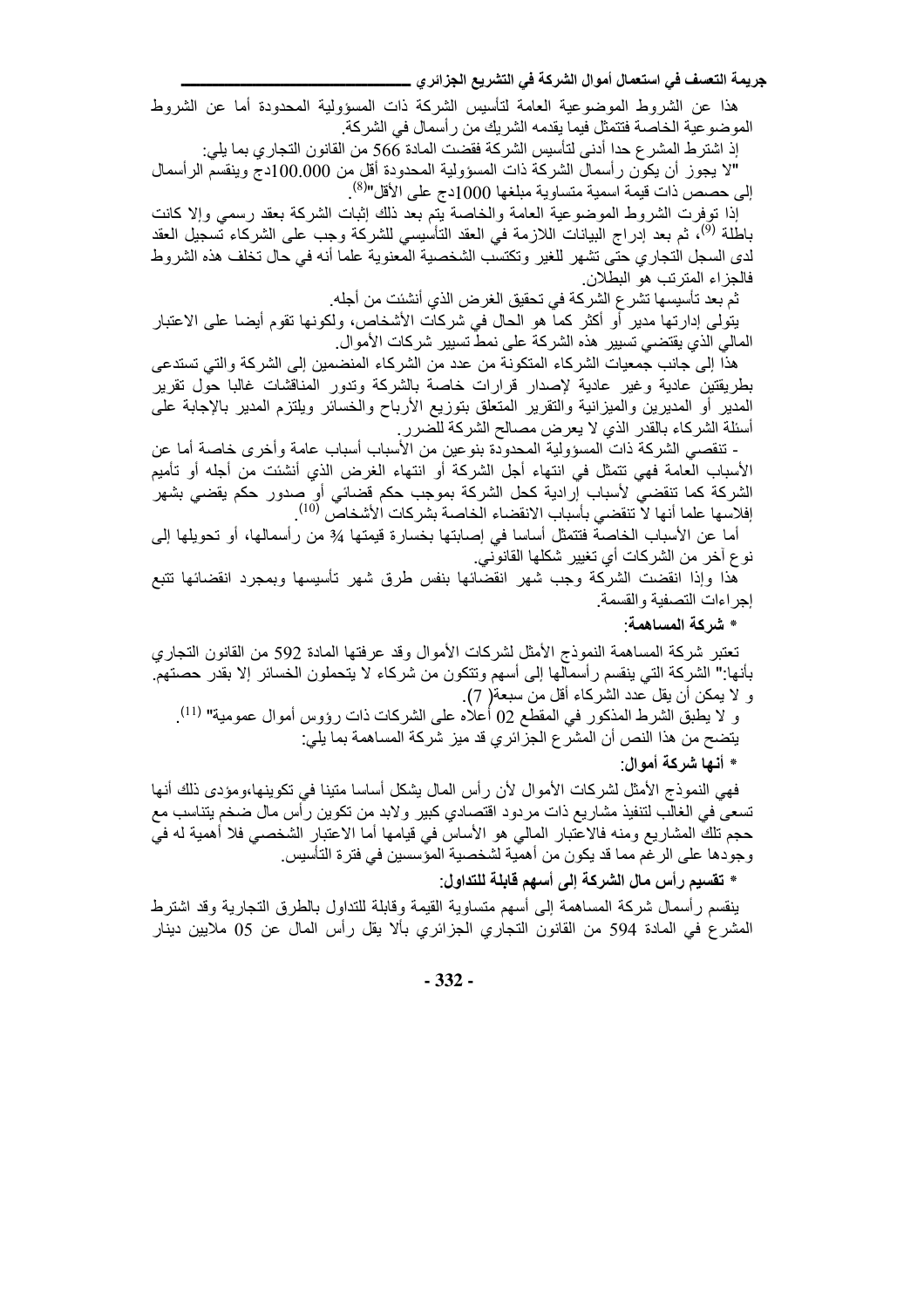\_\_ أ\_ هناء نوى من جامعة بسكرة

جزائري على الأقل في حالة ما إذا لجأت إلى الاكتتاب العام،وعن مليون دينار جزائري على الأقل في حالة ما إذا لجأت إلى الاكتتاب المغلق

\* مركز الشريك في الشركة:

بما أن شركة المساهمة من شركات الأموال فإن شخصية الشريك فيها لا وزن لها، فلا تتأثر بوفاته،أو إفلاسه،أو إعساره أو الحجر عليه.

\* ضعف نية الشركة لدى المساهمين ـ

نية المشاركة أحد الأركان الموضوعية الخاصة يترتب على تخلفه البطلان وهذا الركن وان كان لاز ما عند التأسيس فإنه يضمحل بعد ذلك.

\* عدد الشركاء:

وضع المشرع حدا أدنبي لعدد الشركاء في شركة المساهمة والذي لا يجوز أن يقل عن 7 أشخاص، وإذا كان قد وضع حدا أدنى للشركاء بالمقابل لم يضع حدا أقصى ومن ثم فهي تستطيع أن تستقبل ما تشاء من المساهمين وسواء كانوا أشخاصا طبيعيين أو معنويين

\* المسوّ ولية المحدودة للشريك:

إن الشريك في شركة المساهمة لا يسأل عن ديونها إلا بقدر ما وضعه من مال <sup>(12)</sup> بمعنى أن مسؤوليته محددة بحدود الحصة التي قدمها ولا يمكن مطالبته بما يزيد عنها مهما بلغت ديون الشركة

\* عدم اكتساب المساهم صفة التاجر :

إذا كانت شركة المساهمة تكتسب صفة التاجر إلا أن المساهم فيها لا يكتسب قانونا هذه الصفة لأن مسؤوليته محدودة بحدود الحصبة التي قدمها

\* اسم وعنوان الشركة:

شركة المساهمة ليس لمها عنوان تجاري وإنما لمها اسم تجاري يستمد من أغراضها يتم به مزاولة الأعمال التجارية لحسابها ويوقع به ممثلوها على هذه الأعمال<sup>(13)</sup>.

\*الشخصية المعنوية للشركاء:

تتمتع شركة المساهمة بالشخصية المعنوية الكاملة بعد تأسيسها ومؤدى هذا أن تكون مستقلة عن أشخاص الشركاء

\* انفصال الملكية عن الادار ة:

تتميز شركة المساهمة بالفصل بين الملكية والإدارة،إذ يقوم بإدارتها مجلس إدارة، يعين من طرف مجموع المساهمين لأجل محدد.

\* الطابع التنظيمي لشركة المساهمة:

تقوم شركة المساهمة بتنفيذ المشاريع الاقتصادية الكبرى لقدرتها على تجميع الأموال اللازمة للقيام بهذه المشاريع فهيمنت بذلك على النشاط الاقتصادي لكثير من الدول مما جعل المشر ع الجز ائر ي يتدخل لتنظيمها بنصوص قانونية أمرة وترتب على ذلك تضاؤل الصفة التعاقدية فيها فأصبحت أقرب إلى التنظيم القانوني منها إلى العقد

 $-333-$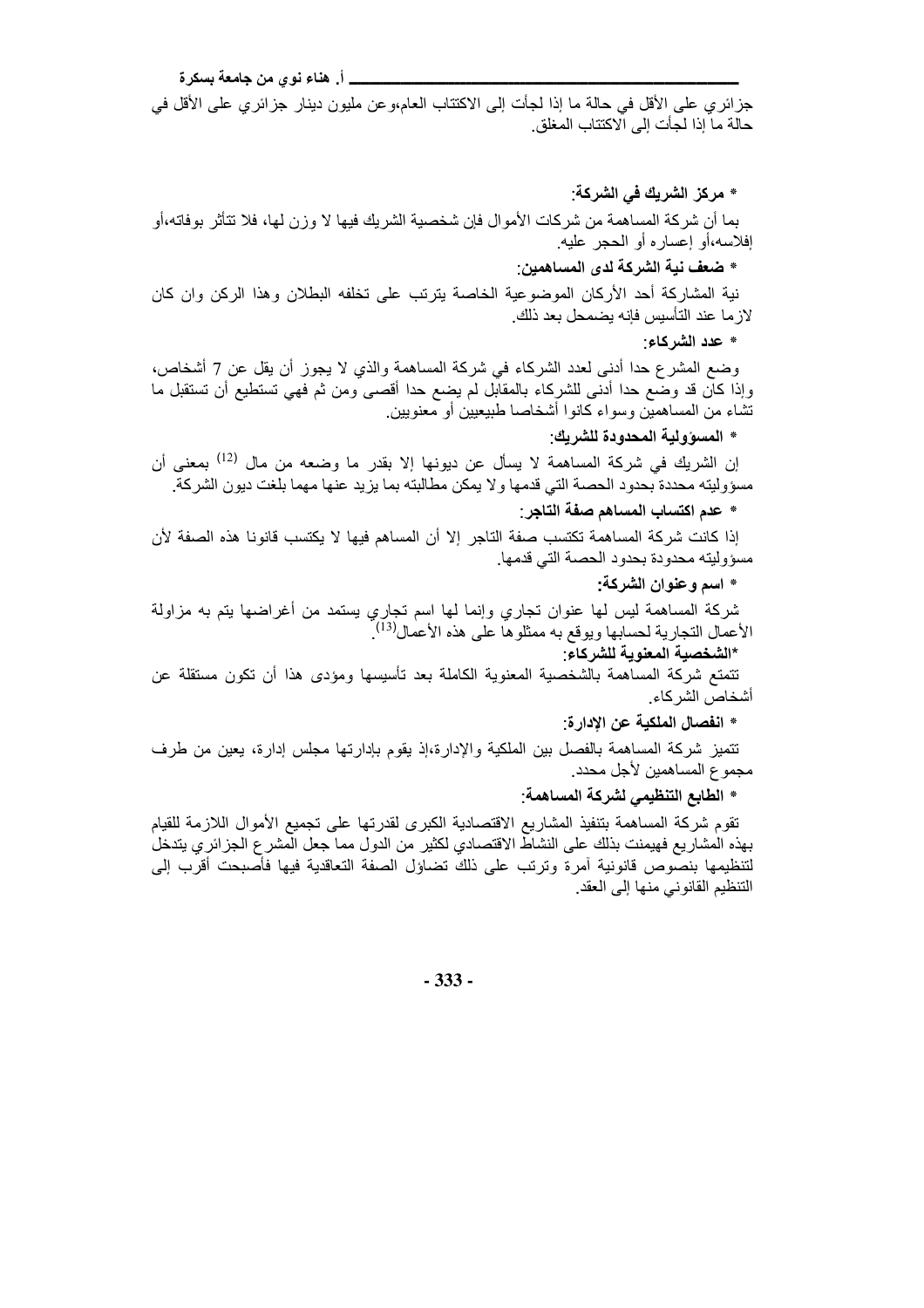جريمة التعسف في استعمال أموال الشركة في التشريع الجزائر ي\_

هذا ويختلف تأسيس شركة المساهمة تبعا لما إذا كان التأسيس تم باللجوء العلني للإدخار أو من دونه أو بمعنى أخر طرح أسهم الشركة للاكتتاب العام عن طريق اللجوء إلى الجمهور قصد الحصول على الأموال،وقد يقتصر الاكتتاب على المؤسسون دون اللجوء إلى الاكتتاب العام.

\* إجراءات التأسيس باللجوء العلنى للادخار :

إذا اختارت الشركة طريق التأسيس باللجوء العلني للادخار فإن إخراجها إلى حيز الوجود يتطلب إجراءات طويلة ومعقدة وفيما يلي إليك بيانا موجزا لهذه الإجراءات:

- وضع مشروع النظام الأساسى للشركة

بداية يقوم المؤسسون بتحرير عقد ابتدائي يسمى بعقد التأسيس يكون بمثابة اتفاق نهائي بين المؤسسين <sup>(14)</sup> يبينون فيه النظام الأساسي الذي تسير بمقتضاه الشركة منذ نشأتها إلى غاية انقضاءها<sub>.</sub>

- الاكتتاب في رأس مال الشركة:

إن أهم عنصر لإعطاء الشركة المساهمة إمكانية التحرك نحو تنفيذ مشاريعها هو توافر رأس المال اللازم،ويتم الحصول على هذه الأموال عن طريق ما يعرف بالاكتتاب ويقصد به " إعلان الإرادة عن الاشتراك في مشروع الشركة مع النعهد بنقديم حصة في رأس المال نتمثل في عدد معين من<br>الأسهم"<sup>(15)</sup>

و يشترط فيه أن يتم على رأسمال، الشركة، وأن يكون باتا وناجزا، وجديا.

\* الوفاء بقيمة الأسهم:

متى تم الاكتتاب بالأسهم المطروحة وجب على المكتتبين الوفاء بقيمتها والأصل أن يدفع المكتتب القيمة الاسمية للأسهم بكاملها بمجرد حصول الاكتتاب<sup>(16)</sup>، غير أنه يجوز للمؤسسين النص في نظام الشركة على الوفاء بجزء من هذه القيمة ويقدر هذا الجزء عادة بربع القيمة الاسمية للأسهم النقدية

\* انعقاد الجمعية التأسيسية.

بعد أن نتم عملية الاكتتاب يجب على المؤسسين أن يوجهوا الدعوة إلى المكتتبين للإجتماع في جمعية عمومية تأسيسية وهي أول جمعية تنعقد في حياة الشركة <sup>(17)</sup> ويكون لكل مساهم حق حضور ها أيا كان عدد أسهمه.

\* شهر الشركة.

إذا تمت إجراءات التأسيس تكون بذلك الشركة قد تكونت واكتسبت الشخصية المعنوية غير أنه لا يحتج بها في مواجهة الغير إلا إذا تم شهر ها لدى المركز الوطني للسجل التجاري حسب ما نصت عليه المادة 1/595 من القانون التجاري.

\* إجراءات التأسيس دون اللجوء العلني للادخار :

تبدأ هذه الإجراءات التي حددتها المواد 595 من القانون التجاري وما بعدها بطلب من مؤسس أو أكثر ثم يقوم المؤسسون بالاكتتاب الفوري في رأس المال،بعدها يكلف أحد المساهمين بتحرير عقد لدى موثق تثبت فيه المبالغ المدفوعة ثم بعد التصريح بالدفعات يوقع المساهمون القانون الأساسي ليتم أخيرا شهر الشركة لدى المركز الوطني للسجل التجاري.

تتبع شركة المساهمة في إدارتها أحد النمطين،إما مجلس إدارة وهو النمط التقليدي وإما مجلس مديرين وهو النمط الحديث الذي نبناه المشرع الجزائري مسايرة للتطور الحاصل أخذا عن المشرع الفرنسي، وإن كان أصله يعود إلى القانون الألماني إلى جانب الجمعيات العامة

تحل شركة المساهمة بقوة القانون بانتهاء المدة المحددة لمها وقد تتخذ الجمعية العامة والغير العامة قرار الحل قبل حلول الأجل. وقد تنقضي إذا كان الأصل الصافي للشركة قد خفض بفعل الخسائر الثابتة

 $-334-$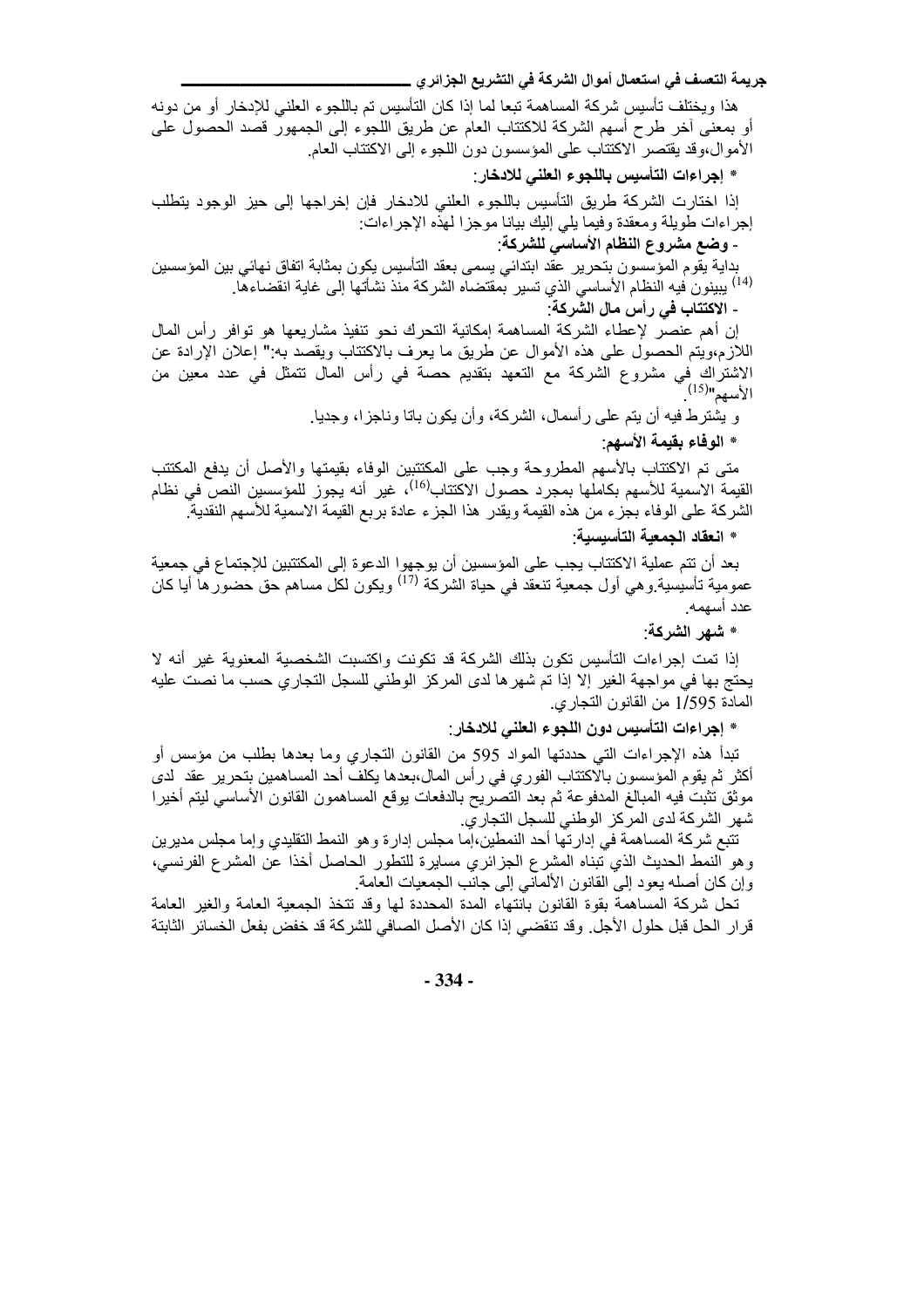\_\_ أ. هناء نوي من جامعة بسكرة

في وثائق الحسابات إلى أقل من ربع رأسمال ويجوز للمحكمة أن نتخذ قرار الحل بناءا على طلب كل معني إذا كان عدد المساهمين قد خفضّ إلى أقل من الّحد الأدنى القّانوني منّذ أكثر من عام <sup>(18)</sup>.

\* الشركات الخارجة عن مجال تطبيق جريمة الاستعمال التعسفي لأموال الشركة:

من خلال ما سبق يتضح أن جريمة التعسف في استعمال أموال الشركة لا يمكن أن ترتكب إلا في إطار شركات معينة،و بناءا على ذلك وبمفهوم المخالفة هناك شركات تجارية تخرج من مجال نطبيقٌ هذه الجريمة يمكن حصرها في نوعين أساسيين من الشركات أحدهما يتعلق بشكل الشركة والأخر بوجودها القانوني وهذا بيانها

### \* الاستثناءات المتعلقة بشكل الشركة:

أدخل المرسوم التشريعي رقم 93-08 المؤرخ في 25 أفريل 1993 نوعا أخر من الشركات هي شركات الأشخاص والتي تنشأ عادة بين الأفراد ويكون بذلك شخص الشريك وليس المال هو محل الاعتبار في قيام هذه الشركات إذ تنقضي بانقضائه وأهم خصائصها أن كل الشركاء فيها يكتسون صفة الناجر كما أنهم يسألون مسؤولية شخصية تضامنية وغير محدودة عن ديون الشركة<sup>(19)</sup>.

ويندرج ضمن شركات الأشخاص ثلاثة أنواع من الشركات هي شركة التضامن، شركة التوصية البسيطة، شركة المحاصة

والتساؤل الذي يطرح في هذا المقام يتعلَّق بسبب امتناع المشرع الجزائري عن النص على جريمة النعسف في استعمال أموال الشركة في هذا النوع من الشركات مقتديا في هذا بالقضاء الفرنسي؟.

إن الغاية من سن جريمة النعسف في استعمال أموال الشركة هي حماية الادخار لذلك وجب حماية المساهمين وحملة السندات الذين يقدمون أو يقترضون أموالهم للشخص المعنوي ضد أولئك الذين وجهوا إليهم الدعوة وهذا مالا نجده في شركات الأشخاص لأنها شركات مغلقة لا تسمح بالادخار وتقوم على الاعتبار الشخصى لا المالي.

إلا أنه بالرجوع إلى ما سبق نجد أن شركات أخر ي مغلقة كالشركة ذات المسؤولية المحدودة تدخل في مجال تطبيق الجريمة الشيء الذي يجعل هذا المعيار غير حاسم.

#### \* الاستثناءات المتعلقة بالوجود القانوني للشركة:

إن العنصر المشترك في جميع الشركات هو الشخصية المعنوية التي تعد شرطا مسبقا لتطبيق جريمة النعسف في استعمال أموال الشركة، بمعنى أن يكون للشركة وجودا قانونيا وقت ارتكاب الأفعال، وعليه سنتطرق إلى نوع أخر من الشركات التي لا تتمتع بالشخصية المعنوية في الآتي:

#### \* الشركة الفعلية.

يستعمل مصطلح الشركة الفعلية للتعبير عن الشركة التي استجمعت في مظهر ها بكل مقومات الشركة الصحيحة لكنها تستند إلى عقد فاسد وباشرت نشاطها في الواقع قبل الحكم ببطلانها والمسير الذي استعمل أموال الشركة خلال الفترة التي كانت موجودة فيها يمكن أن يتابع بجريمة التعسف في استعمال أموال الشركة إذا كانت هذه الأخيرة تدخل في مجال تطبيقها أما إذا كانت الشركة باطلة بصفة مطلقة فإنه لا يمكن تطبيق هذه الجريمة ولكن في المقابل يتابع المسير بجريمة خيانة الأمانة إذا أساء استعمال أمو ال الشر كة.

### \* شركة المحاصة

تعد هذه الشركة شركة بحسب الموضوع فإن كان موضوعها مدنيا فهي شركة مدنية، أما إذا كان موضوعها تجاريا فتطبق عليها أحكام شركة التضامن

#### $-335-$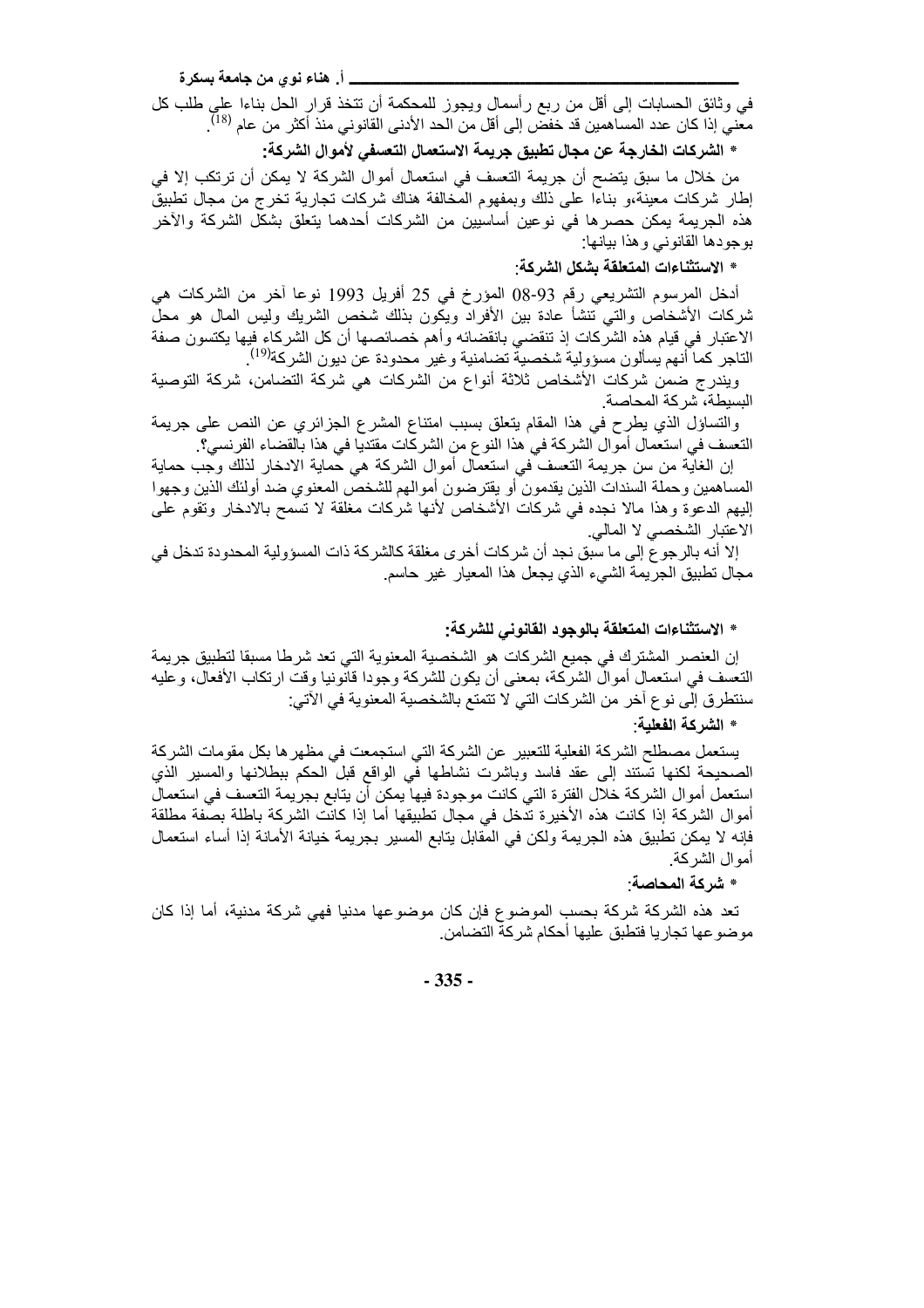جريمة التعسف في استعمال أموال الشركة في التشريع الجزائر ي \_

وبما أنها تخضع لأحكام شركة التضامن فإن جريمة التعسف في استعمال أموال الشركة لا تطبق عليها لأنها من شركات الأشخاص ضف أنها لا تتمتع بالشخصية المعنوية فالشريك الذي استعمل أموال الشر كة لمصلحته يتابع على أساس جر يمة خيانة الأمانة.

\* أركان جريمة التعسف في استعمال أموال الشركة: لا تقوم جريمة التعسف في استعمال أموال الشركة إلا بتوافر ثلاثة أركان أساسية هي: <u>1</u> - ركن صفة الجاني. يشترط المشرع لقيام جريمة التعسف في استعمال أموال الشركة أن تتوافر في الجانبي صفة معينة و هو إما أن يكون رئيس الشركة، أو أحد القائمين بإدار تها (أعضاء مجلس الإدار ة، أعضاء مجلس المديرين). أو المديرين العامين فيما يخص شركة المساهمة والمسيرين فيما يخص الشركة ذات المسؤ ولية المحدو دة 2- الركن المادي: يتكون هذا الركن من عنصرين أساسيين يشكلان مشتركين الفعل المحظور في جريمة التعسف في استعمال أموال الشركة ويتمثلان في: -استعمال أموال الشركة -استعمال المال بما يخالف مصلحة الشر كة.

\* استعمال أمو ال الشر كة:

تقوم جريمة استعمال أموال الشركة بمجرد الاستعمال وقد تعمد المشرع الجزائري اختيار هذا المصطلح على الرغم من أنه يثير إشكالين الأول يتعلق بنطاق الاستعمال والثاني بطبيعة المال المستعمل

\* نطاق الاستعمال:

إن الأشكال المثار ِ هنا هو ماذا يقصد بالاستعمال، و هل تقوم الجريمة بمجرد الاستعمال، أم أنها تقوم أيضًا بما هو أخطر مثَّل الاختلاس؟ ۖ في رأينا أن المشرع اختار ۖ هذا المصطلح لكونه مفهومًا واسعًا يدلّ على القيام باستخدام شيء ما، وعدم تحديد نطاقه هذا يؤكد أنه يشمل ما هو أخطر منه من اختلاس ونبديد ونصب وما إلى ذلك

وهذا يسمح للجهات القضائية بمنابعة واسعة لمرتكبي هذه الجريمة ومنه يشمل الاستعمال الأعمال الإدارية أي أعمال التسيير وأعمال التصرف.

هذا ومن الجائز أن نتكون الجريمة بمجرد استعمال المال المتعسف فيه حتى ولو غابت نية التملك النهائي<sup>(20)</sup>.

ربما قد يبدو هذا ما قصده المشر ع أي مجرد الاستخدام المؤقت فحسب لكن ماذا لو تم استعمال المال بنية التملك النهائبي وهو احتمال وارد بأن يستعمل مدير الشركة عقارا تابعا لمها ويتخذه مسكنا له بدون مقاىل

فهنا نلاحظ أن الاستعمال يفضيي إلى الاختلاس لأن نية التملك والاختلاس متلازمين والاختلاس هو الركن المادي لجريمة خيانة الأمانة وهو ما يؤكد أن نطاق الاستعمال واسع

\* ميعاد استعمال أموال الشركة:

 $-336-$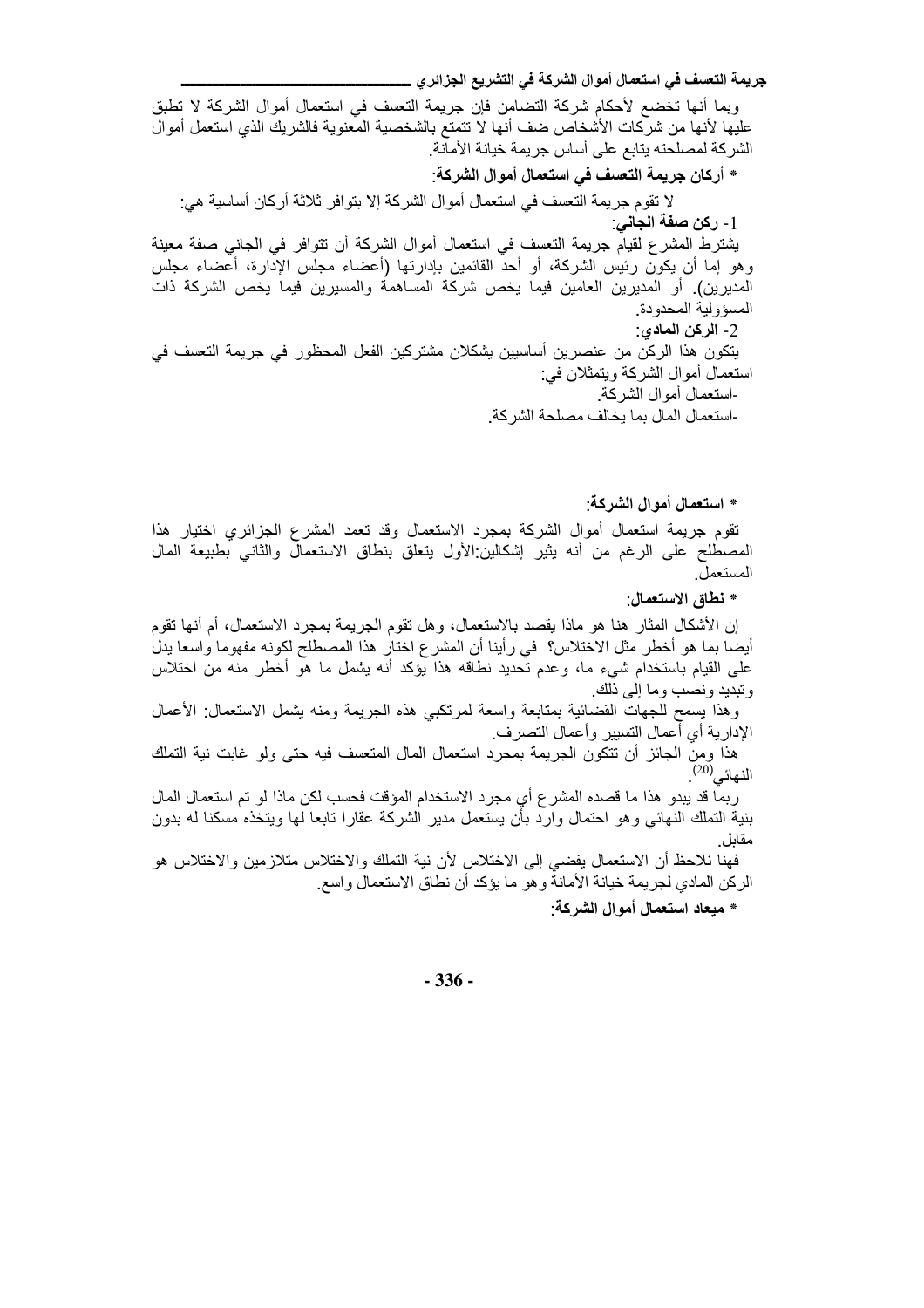\_\_\_\_\_\_\_ أ\_ هناء نوي من جامعة بسكرة

الأصل أن يكون استعمال المال أنيا أي له طابع فوري غير أنه من الجائز أن يكون مستمرا، كما هو حال مدير الشركة في المثال السابق فهذا الاستعمال مستمر طيلة شغل العقار

\* طبيعة المال المستعمل:

إن فعل الاستعمال بالمعنى المذكور سابقا يقع على مال الشركة ومصطلح المال في هذه الجريمة يؤخذ .<br>بمعناه الواسع، الممهم أن يكون ملكاً للشركة، لذلك فهو يتسع ليشمل كل أصولها التي تحتوي على<br>عقارات ومنقولات إلى جانب الأموال غير المجسدة كالعلامات وبراءات الاختراع غير أنه غالبا ما تقع الجريمة على أصول الشركة كأن يخصص المسير لنفسه أجرا مبالغا فيه.

\* استعمال المال بما يخالف مصلحة الشركة:

يعاقب المسير لأموال الشركة إذا استعملها خلافا لمصلحتها وللإحاطة بهذا العنصر نتعرض للتالي.

 $-337-$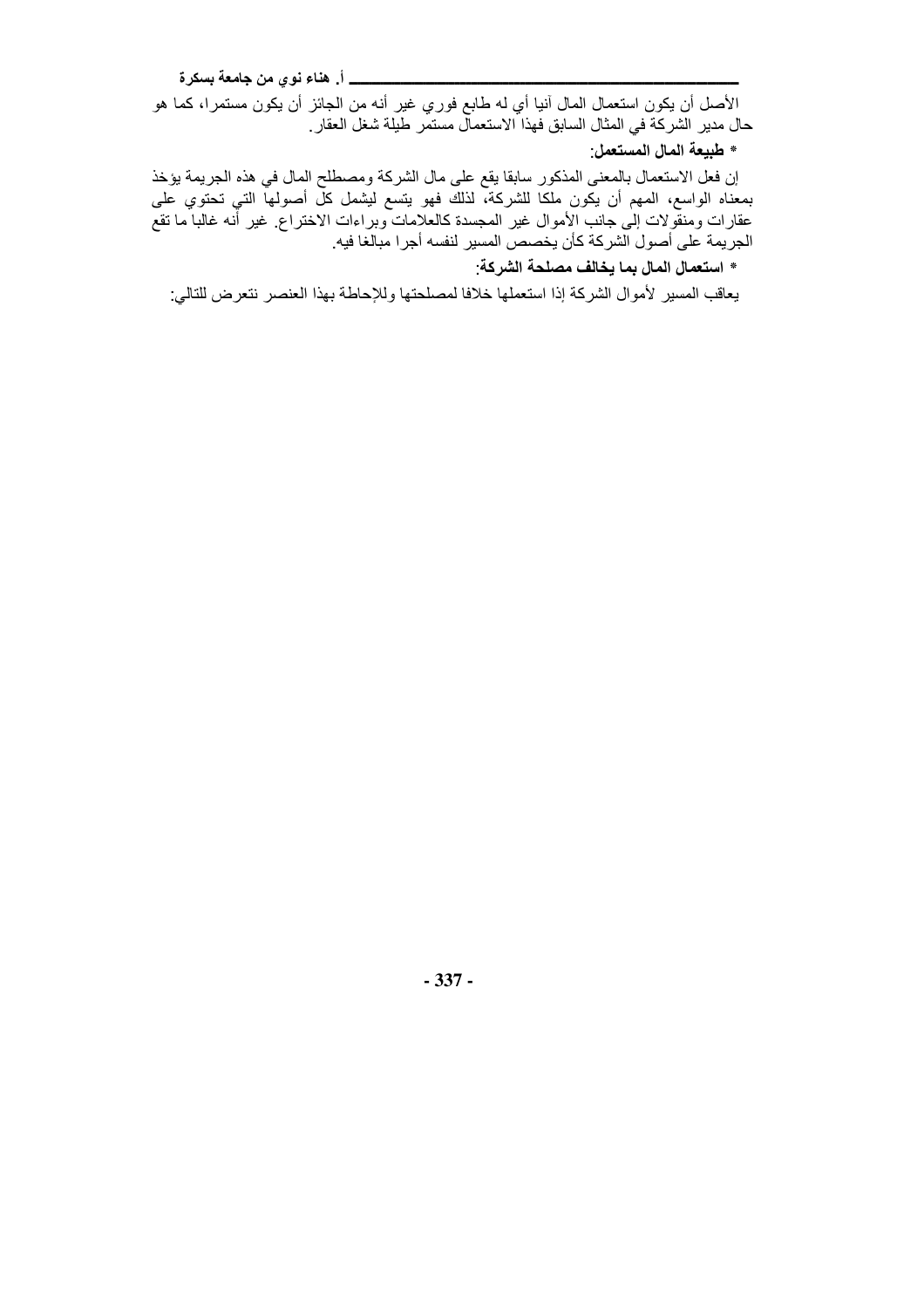جريمة التعسف في استعمال أموال الشركة في التشريع الجزائر ي

- مفهوم مصلحة الشركة:

ثمة نظريتين متقابلتين حول المقصود بمصلحة الشركة، الأولى هي النظرية التعاقدية المؤسسة على فكر ة أن الشركة عقد تختلط فيها مصلحة الشركة بمصلحة المساهمين، لأن الشركة في الأصل لم تنشأ من أجل إرضاء مصلحة أخرى غير مصلحة المساهمين

أما الثانية فهي النظرية المؤسساتية التي تعتبر الشركة نظاما قانونيا ومصلحتها هي المصلحة العليا، دون اعتبار لمصلحة المساهمين على أساس أن مصلحة الشركة في حد ذاتها تختلف عن مصلحة الشركاء المساهمين

والراجح بين هاتين النظريتين أن جريمة التعسف في استعمال أموال الشركة لا تحمى مصلحة المساهمين فحسب، وإنما نحمى أيضا الذمة المالية للشركة والغير على حد سواء، وهو ما ذهبت إليه محكمة النقض الفرنسية في قرآر ها المؤرخ في 21 مارس 1979<sup>(21)</sup> ونحن نؤيد هذا الرأي لأنه يسعى للتوفيق بين كافة المصالح دون تفضيل مصلحة على أخرى لارتباطها ببعضها البعض

## \* تقدير الفعل المخالف لمصلحة الشركة:

إن القاضي هو وحده صاحب السلطة في تقدير ماذا كان الفعل مخالفا لمصلحة الشركة أم لا، بالنظر إلى الضرر الذي أصابها فالفعل المضر بها هو المخالف لمصلحتها بتقدير القاضي وإن كان الضرر لا يعد شرطا لقيامها <sup>(22)</sup>.

هذا ويدخل تقدير في الفعل المخالف لمصلحة الشركة عنصر الوقت فتقدير الأخطار أو اجتماع العناصر المكونة لجريمة التعسف في استعمال أموال الشركة بتم بالرجوع إلى وقت ارتكاب الأفعال، فعمل المسير المخالف لمصلحة الشركة يعتبر جنحة وقت ارتكابه

- الركن المعنو ي <u>:</u>

إن جريمة التعسف في استعمال أموال الشركة جريمة عمدية تقتضي قصدا عاما وقصدا خاصا،فأما القصد العام فيتحقق بتوافر سوء النية وهو أن يأتـي الـجانـي عن وعـي وإرادة بفعله لأغراض شخصية وهو يعلم أن ذلك مخالف لمصلحة الشركة.

أما القصد الخاص فيتمثل في استعمال المال لتحقيق مصلحة أو أغراض شخصية أو لتفضيل شركة أو مؤسسة أخرى نكون فيها للجاني مصالح مباشرة أو غير مباشرة وهذا القصد عنصر من العناصر الداخلة في تكوين القصد الجنائي إضافة إلى العلم وسوء النية المكونان للقصد العام.

هذا ويطرح الركن المعنوي إشكالا فيما يخص إثبات القصد الجنائي بنوعيه العام والخاص لأن الجانبي قد يدعى حسن النية أو عدم وجود مصلحة شخصية في موقف معين، فعلى من يقع عبء الإثبات في مثل هذه الحالات؟

يقع على عاتق النيابة العامة عبء إحضار الدليل على اجتماع العناصر المكونة للقصد الجنائي العام أي العلم وسوء النية، وذلك من خلال المعاينات المادية التـي تقوم بـها أي أن الدليل علـي العلم وسوء النية يستخلص من الظروف والأفعال المادية مثل إخفاء بعض العمليات التـي قامت بـها الشركة، إصدار شيكات، وما إلى ذلك ونفس الحكم ينطبق على إثبات القصد الجنائي الخاص.

المسوولية المترتبة عن جريمة التعسف في استعمال أموال الشركة:

\* المسوولية الجزائية:

تقوم المسؤولية الجزائية على أساس التزام الشخص سواء كان طبيعيا أو معنويا بتحمل النتائج التبي رنبها القانون على أعماله غير المشروعة بمعنى أن من يقوم بعمل غير مشروع عليه أن يتحمل العقوبة المقررة لـه قانونـا

 $-338-$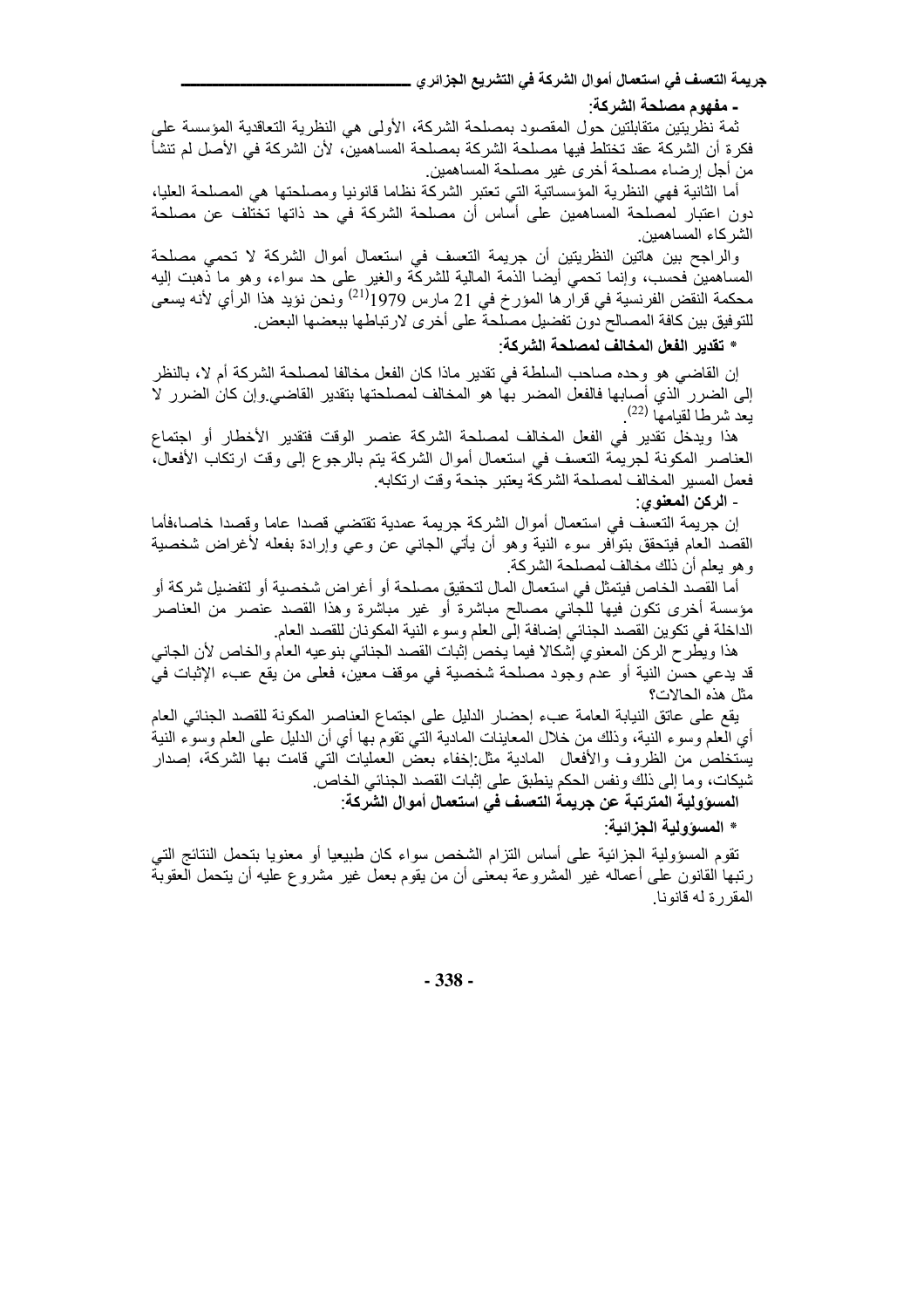الأشخاص المسؤولون:

لقد حددت النصوص المجرمة للاستعمال التعسفي لأموال الشركة وبصفة حصرية الفاعلين وعليه فإنها ليست من الجر ائم الممكن ارتكابها من طرف الجميع

وتختص جريمة التعسف في استعمال أموال الشركة بمعاقبة المسيرين في الشركة ذات المسؤولية المحدودة بموجب المادة 4/800 من القانون النجاري ورئيس مجلس الإدارة أو مجلس المديرين القائمين بالإدارة والمديرين العامين في شركة المساهمة بموجب المادة 3/811 من القانون أعلاه، وكذا المصفى في جميع أنواع الشركات بموجب المادة 1/840 من نفس القانون.

هذا إلى جانب أشخاص بمكن متابعتهم بصفتهم شركاء فيها سواء كانوا بنتمون لمستخدمي الشركة أو . Y

هذا بالنسبة للشخص الطبيعي، أما بالنسبة لمساءلة الشخص المعنوي فقد كانت محل خلاف ولكن يمكن القول إجمالًا أن المشرع الجزائري قد أقر هذه المسؤولية في قانون العقوبات، غير أنه في نفس الوقت ومن خلال النصوص القانونية السابقة جعل الشخص الطبيعي هو الفاعل في هذه الجريمة ولم بوجه أية مساءلة للشركات المساهمة وذات المسؤولية المحدودة ومنه فلا يمكنها أن تكون محلا للمتابعة الجزائية، ونحن نؤيده في موقفه هذا لأن الأصل في الجرائم أنها ترتكب قصد تحقيق أغراض شخصية وليس لحساب الشركة كما أن هذه الأخيرة هي الضحية الأولى والأساسية في هذه الجريمة ِ

\* المسؤولية المدنية:

إن الأحكام الخاصة بالمسؤولية الجزائية هي نفسها تطبق على المسؤولية المدنية أي أن الشركة لا يمكن أن تسأل مدنيا لأنها هي المتضرر الأول والأخير ِ

- قمع جريمة التعسف في استعمال أموال الشركة:
- الدعاوى الناشئة عن جريمة التعسف في استعمال أموال الشركة:
	- الدعوى العمومية:

يتم تحريك الدعوى العمومية باسم الشركة وضد المسير بهدف الحكم عليه بعقوبة جزائية وللتمكن من تحريك الدعوى العمومية في هذه الجريمة، يجب أن تخطر النيابة العامة بوجود أفعال مكونة لها، ويتبع في ذلك القواعد العامة فضلا عن مصادر أخرى كالاشاعات، وغيرها والغالب في تحريكها يكون عن طريق التبليغات والشكاوى المسلمة لمها بطريقة مباشرة أو غير مباشرة

تتلقى النيابة العامة البلاغات والشكاوى من عدة أشخاص في الأصل، غير أنه في هذا المقام ألقت نصوص القانون التجاري المنظمة للشركة المساهمة هذا الالتزام على مندوب الحسابات دون غيره <sup>(23)</sup>.

وفي حالة الإخلال بهذا الالتزام فإنه سيتابع بجريمة إخفاء أو عدم الكشف عن مخالفات علم بها حسب نص المادة 830 من نفس القانون.

الدعوى المدنية:

ترفع الدعوى المدنية من طرف الأشخاص المتضررين من جريمة التعسف في أموال الشركة لجبر الضرر الناجم عنها فمن هؤلاء الأشخاص ؟

إن الأشخاص الذين يلجأون للقضاء لتعويض الضرر الناجم عن هذه الجريمة هم غالبا ضحاياها أي الشر كة و المساهمين.

فأما دعوى الشركة فيتم رفعها من طرف ممثلها أي المسير الذي يجب أن يثبت صفته هذه أمام القضاء،غير أنه ومنعا لتخاذله في رفعها أعطي القانون للمساهمين فرديا أو جماعيا الحق رفع الدعوى المدنية باسمها ولحسابها

 $-339-$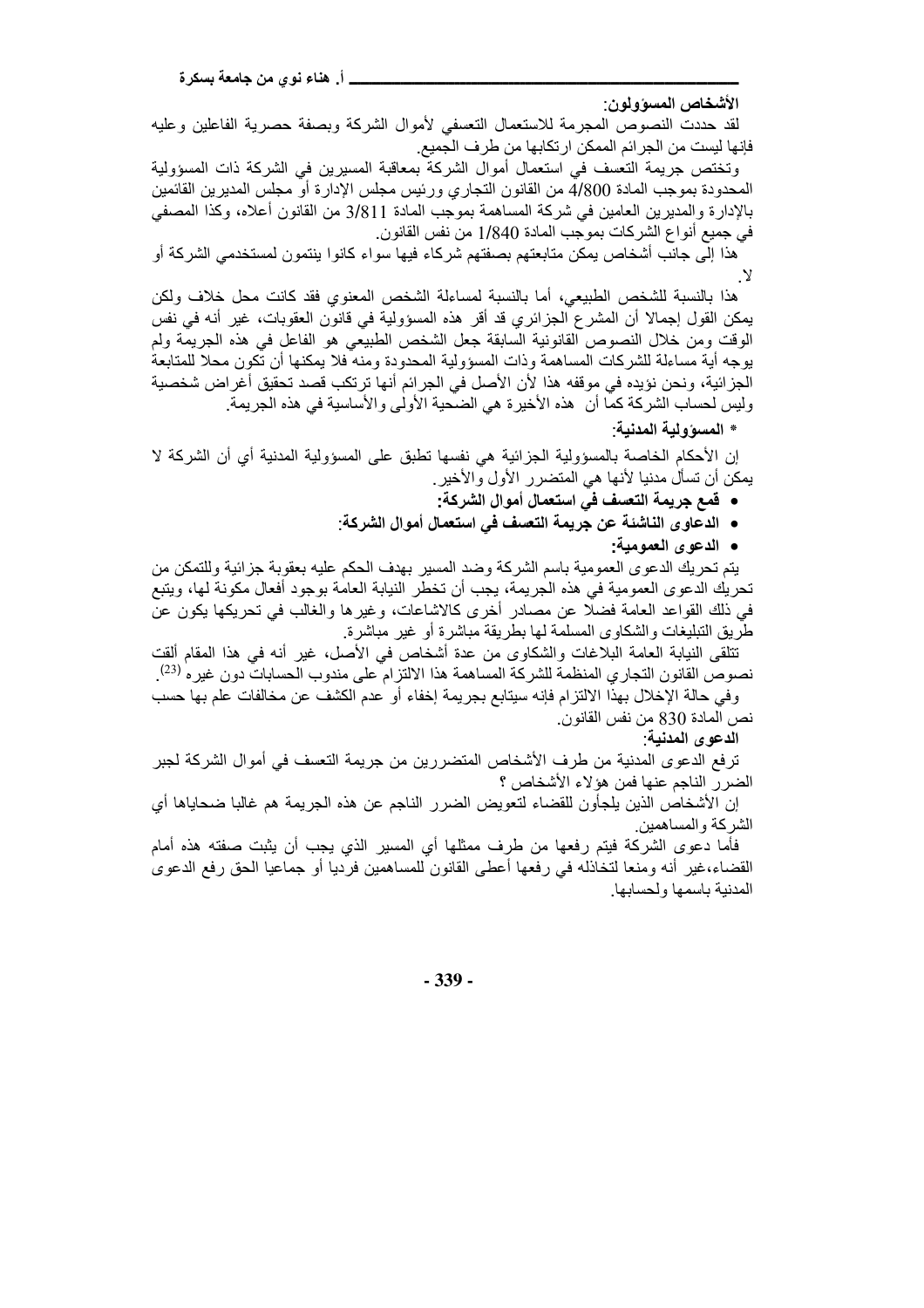جريمة التعسف في استعمال أموال الشركة في التشريع الجزائر ي\_

وأما دعوى المساهمين فيتم رفعها من طرفهم إذا ثبت أن ضررا ألحق بهم شخصيا ودعوى المساهم الفردية ترفع بصفته هذه وليس باعتباره جزءا من الشركة يدافع عن مصالحها وإنما هو يدافع عن حقوقه الخاصية

\* العقوبات المقررة لجريمة التعسف في استعمال أموال الشركة:

بعد أن نتم معاينة جريمة النعسف في استعمال أموال الشركة وتحريك الدعوى العمومية تنتهي هذه الأخيرة بنطق القاضـي الـجزائـي بالعقوبات المقررة، حيث يتعرض المتـهم لنوعين من العقوبات إحداهما جزائية وأخرى مدنية، فأما عن الجزاء الجنائي فيتمثَّل في الحبس من سنة إلى 5 سنوات وغرامة من 20،000دج إلى 200،000دج أو بإحدى هاتين العقوبتين، أما عن الجزاء المدنى فيتمثل في تعويض الضرر الناجم عن هذه الجريمة وهو موضوع الدعوى المدنية المرفوعة أمام القضاء الجنائي. الخاتمسة:

ما لاحظناه من خلال النصوص المتعلقة بجريمة التعسف في استعمال أموال الشركة هو أن مجال تطبيقها محصورا ومقتصرا فقط على نوعين من الشركات دون غيرها رغم ما لهذه الأخيرة من أهمية وما يمكن أن تتعرض له من انتهاكات من طرف مسيريها فقد كان من الأجدر بالمشر ع توسيع هذا النمط من الجريمة إلى جميع أنواع الشركات حماية للشركاء والمساهمين فيها والغير المتعامل معها.

وكذلك الحال بالنسبة للشركات العامة أو ما يعرف بالمؤسسات العمومية الاقتصادية التي ر غم دخولها ضمن نصوص التجريم المتعلقة بجريمة التعسف في استعمال أموال الشركة إلا أنه لا يزال المسيرون فيها يتابعون على أساس تكييفات أخرى منصوص عليها في قانون العقوبات كجريمة الإختلاس لأموال عمومية وغيرها.

أما فيما يتعلق بالعقوبات المقررة لهذه الجريمة فهي شديدة وصارمة ضد المسيرين نظرا لخطورة هذه الْجريمة لكن كما سبق وأن أوردنا أن المشرع لم يخصها بتدابير عقابية أو عقوبات تكميلية وهذا قد يحسب عليه لأهمية الجريمة

الـهوامــش:

1- أنظر المادة 4/800 من القانون رقم 05-02 المؤرخ في 6 فير اير 2005، (ج،ر ، رقم 11 المؤرخة في 9-2-2005) المعدل والمتمم للأمر رقم 75-59 المؤرخ في 26 سبتمبر 1975 والمتضمن القانون التجاري، ص .262

2- أنظر المادة 3/811 من القانون رقم 05-02، المصدر نفسه، ص265، 266.

3 - Annie Medina, Abus Beins sociaux, Preventation Détection, Pour suite, Dalloz, Référence, Droit de l'entreprise, Edition Dalloz, 2001, P:1.

4 - Eva Joly, caroline Joly, Baum Gartner: L'abus de Biens sociaux a l'épreuve, de la pratique édition, economica, 2002, P:10

5- عمار عمورة، شرح القانون التجاري الجزائري، دار المعرفة، الجزائر 2006، ص327. 6- دنادية فوضيل، شركات الأموال في القانون الجزائري، ديوان المطبوعات الجامعية، الجزائر، 2003،ص26.

7- أنظر المادة 1/566 من القانون رقم 05-02، المصدر نفسه، ص169. 8- أنظر المادة 2/566 من القانون رقم 05-02، المصدر نفسه، ص169. 9- أنظر المادة 545 من القانون رقم 05-02، المصدر نفسه، ص162. 10- أنظر المادة 1/589 من القانون رقم 05-02، المصدر نفسه، ص175.

11- أنظر المادة 592 من القانون رقم 05-02، المصدر نفسه، ص177.

12- سعيد بوسف البستانـي، قانون الأعمال والشركات، منشورات الـحلبـي، غ.م، لبنان، 2004،ص352.

13-عزيز العكيلي، الوسيط في الشركات التجارية، دار الثقافة للنشر، غ.م، الأردن، 2007، ص 188.

 $-340-$